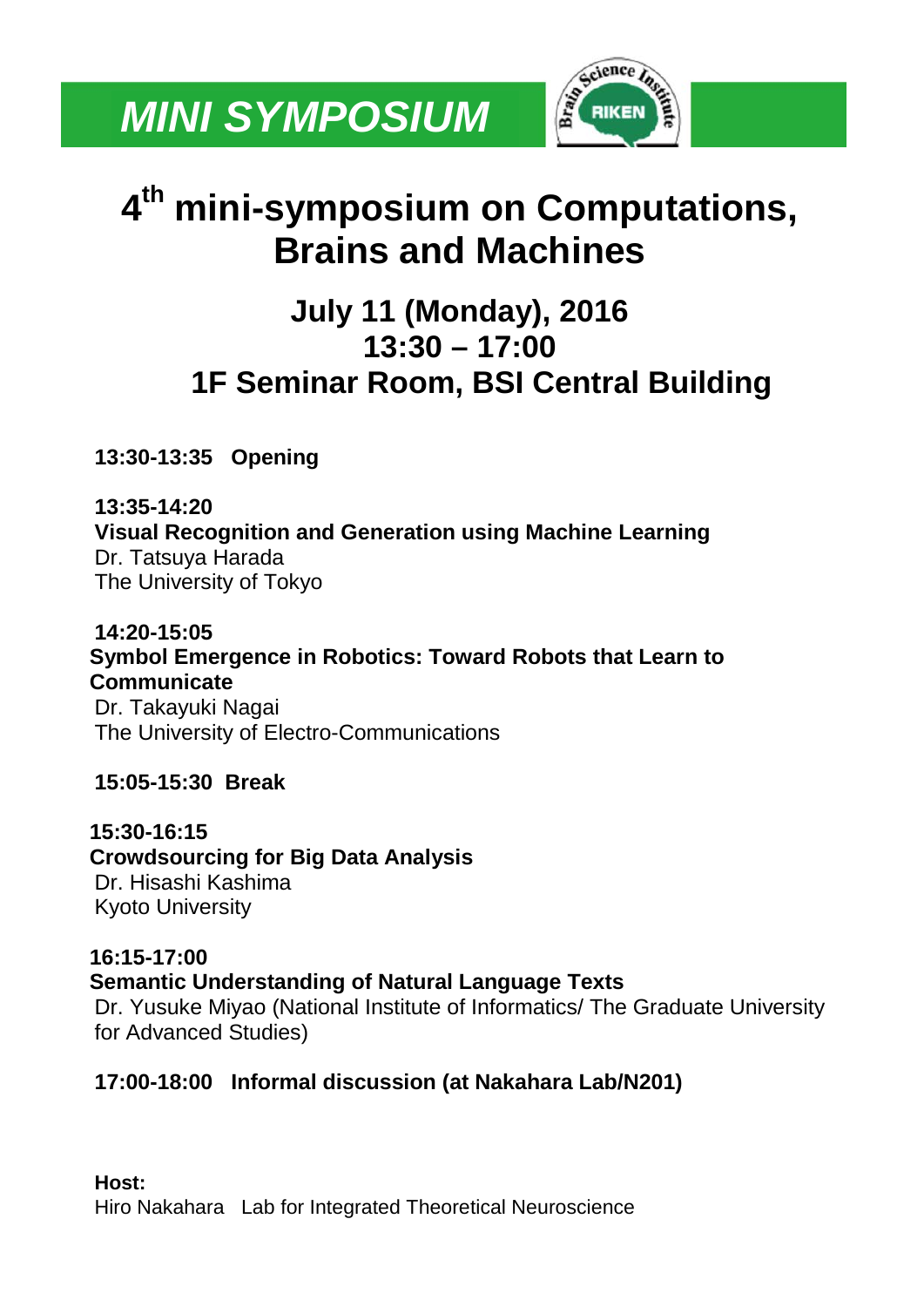

# **Visual Recognition and Generation using Machine Learning**

**Dr. Tatsuya Harada** The University of Tokyo

# **July 11 (Monday), 2016 13:35 – 14:20 1F Seminar Room, BSI Central Building**

For the automatic visual recognition, the semantic gap is the long lasting problem, which is the disparity between the visual appearance and linguistic representations. Recently, the high quality annotated image datasets have been developed since a large amount of images can be easily downloaded from the internet, and the images can be annotated cheaply by the crowd workers. To maximally utilize the high quality datasets, the strong computational power, and the efficient machine learning methods, the visual recognition system is showing signs of overcoming the semantic gap. Meanwhile, the image reconstruction and generation become hot topic in CV community. The recognition process can be regarded as the ultimate information compression, while the reconstruction and generation process can be regarded as the challenging trial to realize creative intelligent machines, since it is necessary to complement a lot of information to generate images from concepts. This talk covers topics about the visual recognition and generation, overviews the recent trend in those topics and introduces the techniques using machine learning.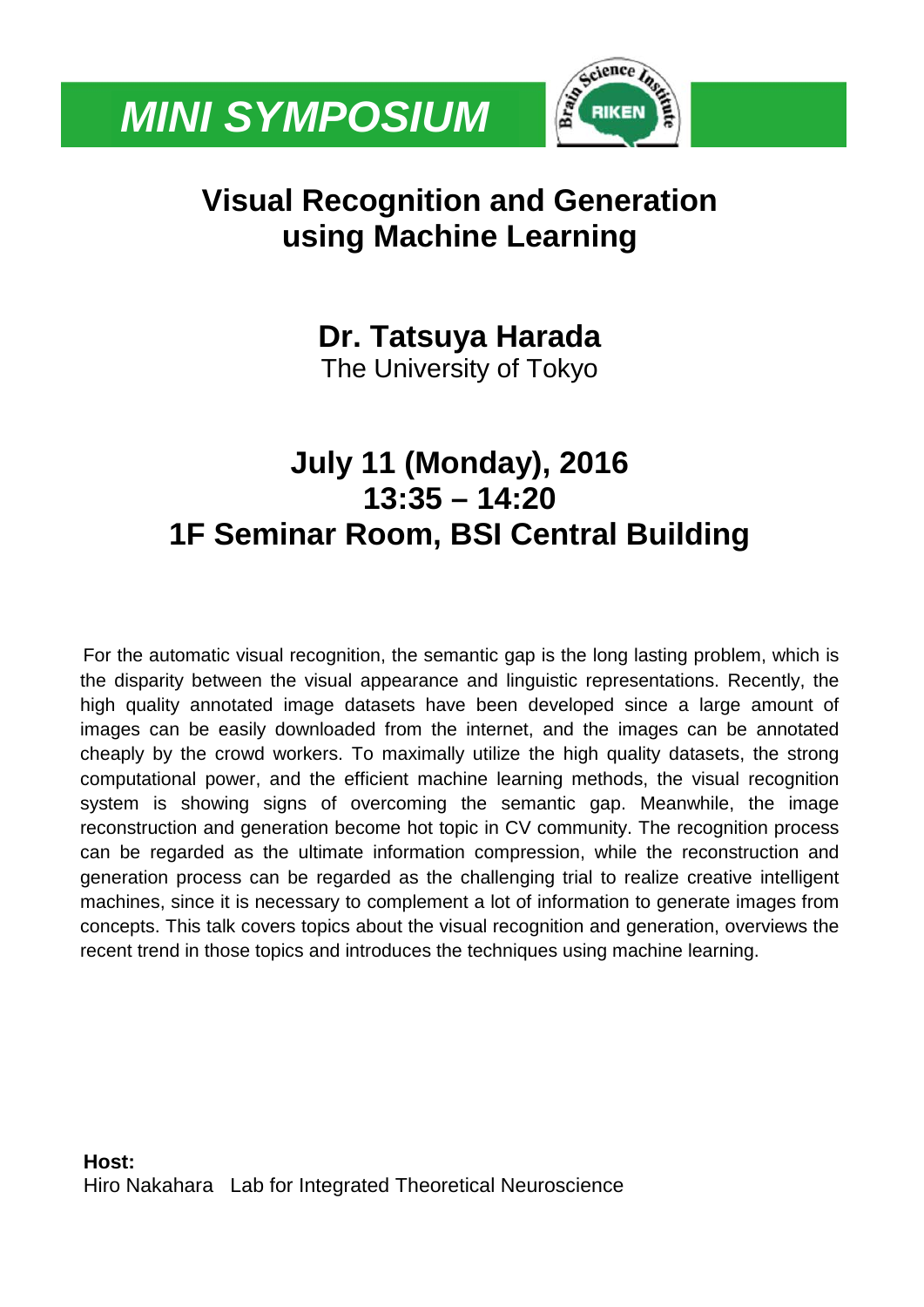

# **Symbol Emergence in Robotics: Toward Robots that Learn to Communicate**

# **Dr. Takayuki Nagai The University of Electro-Communications**

# **July 11 (Monday), 2016 14:20 – 15:05 1F Seminar Room, BSI Central Building**

Human intelligence is deeply dependent on its physical embodiment, and its development requires interaction between its own body and surrounding environment. However, it is still an open problem that how we can integrate the lower level motor control and a higher level symbol manipulation system. One of our research goals is to make a computational model of human intelligence from the motor control to the higher level symbol manipulation.

In this talk, an unsupervised on-line learning algorithm, which uses a nonparametric Bayesian framework for categorizing multimodal sensory signals such as audio, visual, and haptic information by robots, is introduced at first. The robot uses its physical embodiment to grasp and observe an object from various viewpoints as well as listen to the sound during the observation. The basic algorithm for intelligence is to categorize the collected multimodal data so that the robot can infer future better and we call the generated categorizes as multimodal concepts. The latter half of this talk discusses an integrated computational model of human intelligence from the motor control to the higher level cognition. Again, the core idea is to segment and categorize multimodal data in various levels and to use such multimodal concepts for inference. Our claim here is that the integrated computational model of human intelligence can be built based on the idea of multimodal categorization.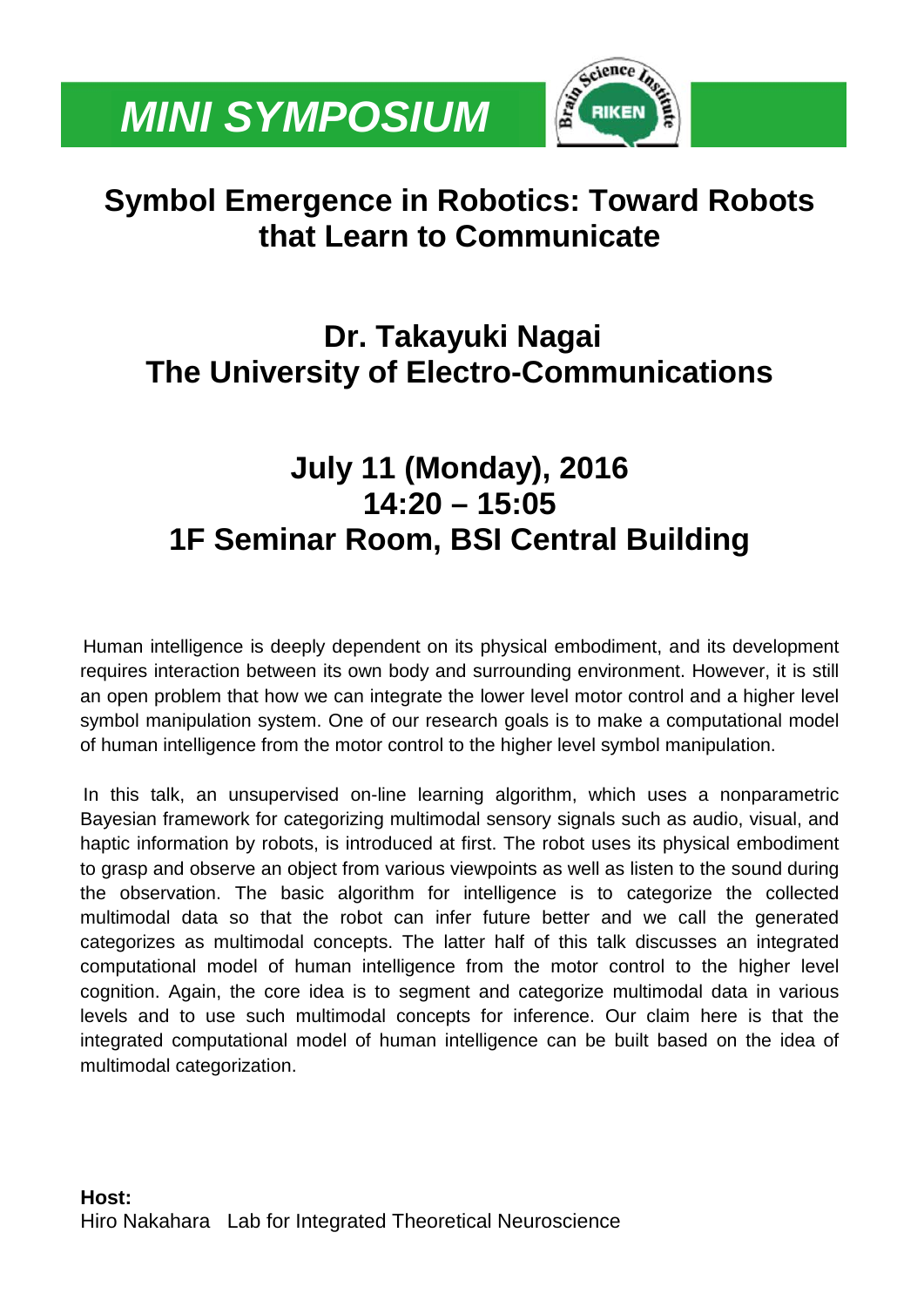

# **Crowdsourcing for Big Data Analysis**

# **Dr. Hisashi Kashima Kyoto University**

#### **July 11 (Monday), 2016 15:30 – 16:15 1F Seminar Room, BSI Central Building**

Automated data analysis techniques such as machine learning and data mining are certainly a core of big data analysis; however, at the same time, we cannot expect fullyautomatic analysis of all of heterogeneous and unstructured real-world data, and therefore we cannot avoid a significant amount of manual data processing by humans. Crowdsourcing is a relatively new idea to outsource human intelligence tasks to a number of unspecified people via the internet, and is attracting considerable attention as a promising solution to dissolve the human bottleneck in the big data analysis. This talk will present an overview of approaches of crowdsourcing, and introduce some of our ideas and efforts for big data analysis using crowdsourcing.